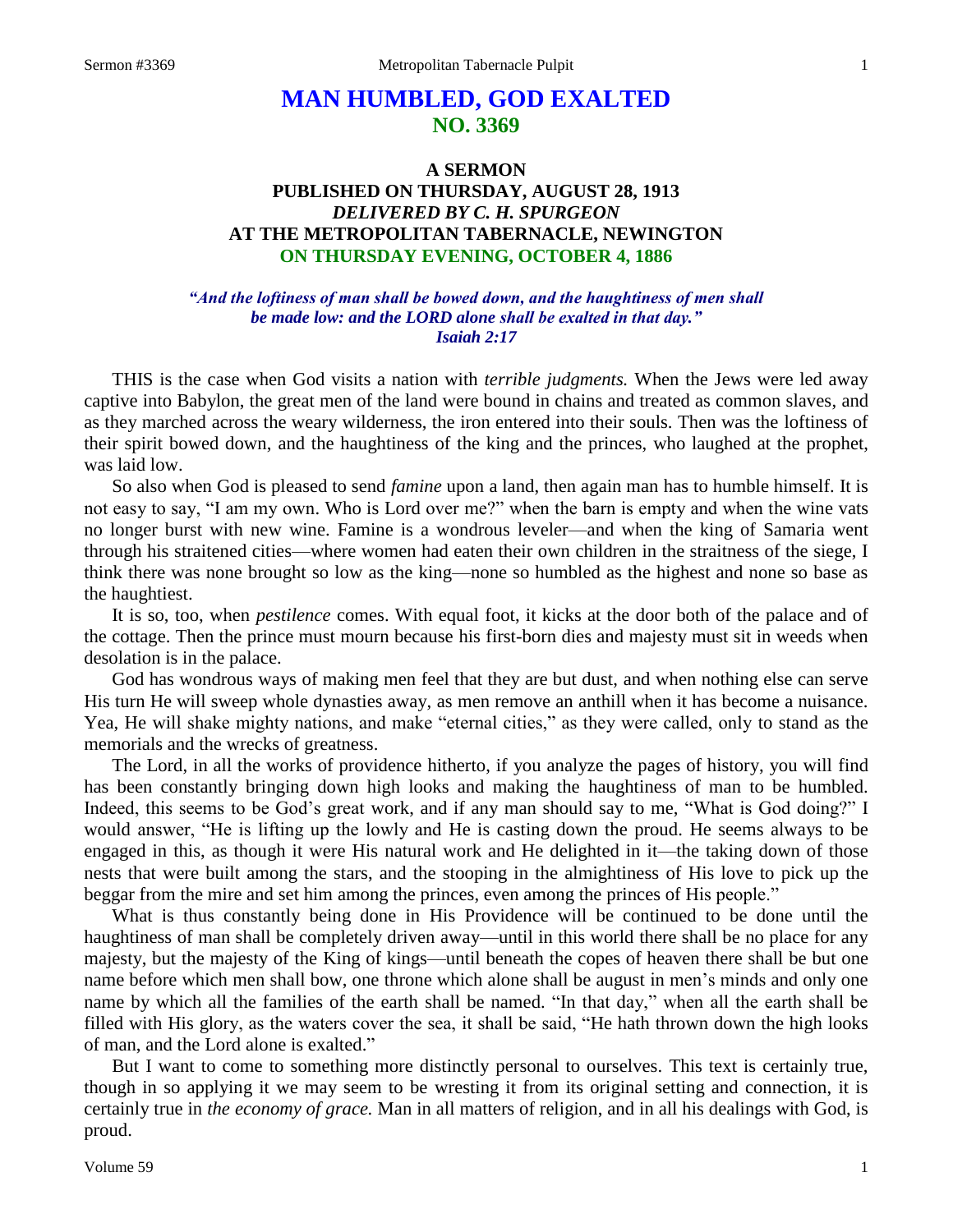It is wonderful how apparently humble men will be when they worship false gods. They will cut themselves with knives and roll themselves in the mire. We have known some votaries to kneel before the representation of the Virgin Mary and lick the very pavement with their tongues by way of penance and perform the most degrading rites in honor of their false gods.

Man seems to be humble enough in his dealings with a false deity, but as soon as ever he comes to deal with the true God, the first things that have to be got out of him are his pride, his high looks, his haughtiness. Oh! strange is it that before the Majesty of heaven a worm of the dust should think himself great, and that in the blaze of the infinite purity of the thrice-holy God a mass of corruption like man should fancy himself to be good! But so it is! One of the greatest works of grace in the heart is to humble our pride.

Going now into this subject with as much brevity as possible, we shall observe, in the first place, that—

# **I.** THE PLAN OF SALVATION ITSELF AIMS AT THE BOWING DOWN OF THE LOFTINESS OF MAN AND AT THE EXALTATION OF GOD.

This is very apparent to us at once when we remember that *there is no plan of salvation at all for man, except as a sinner.* The plan of salvation necessarily considers man as needing salvation and as being lost. Its very first promise is forgiveness, which implies sin. It begins to talk with man of pardon and justification, which implies guilt and a lack of righteousness. If there is anybody here that is not a sinner, there is nothing in the Bible for him. As old Wilcox well observes, "Christ can save everybody, except the self-righteous."

He came into the world to save sinners, but not the righteous. He is the physician for any form of disease, except that form of disease which consists in not being diseased. "The whole," says He, "have no need of a physician, but they that are sick." If you are a sinner, there is some relation between you and Christ, but if you proudly say in your heart, "I am better than other men. I am not as the thief or the harlot. I need not wash in the fountain which they need so much, for I am clean."

I tell you, man or woman, there is no Christ for you, no pardon for you, no justification for you, no heaven for you, but your self-righteousness, like an iron bar across the gates of Paradise, shuts you out forever. Your good works can do for you what your sins need not do—they may ruin your soul forever by making you too proud to come to Christ. The plan of salvation appeals to men as sinners. It comes to them on no other terms, but as sinners, and thus it is evidently meant to bring down man's high looks.

Moreover, it not only treats men as sinners, but *as dead sinners.* There is not a complimentary word to human nature within the covers of the Bible. It says, "You hath he quickened, who were dead in trespasses and sins"—and this was said of New Testament saints, who had encomiums from the apostle Paul.

They had been originally dead. If you want an image of human nature, you will find it in the rottenness of Lazarus when he had been dead four days already, and the Gospel comes to give life to the dead. It comes to deal out everlasting life to those who have lost it, and could never have obtained it, except as a gift from heaven.

Now, is not this humbling to the high looks of men? What! must it be so! that I must see "Death" written upon all my hopes, upon all my doings, upon all my willings? Must all these be written down as being dead things? It must be so, and if you do not know this, you do not know vital godliness as yet, for the grace of God deals with you in your natural estate as being lost, and utterly ruined and undone.

Another humbling point in the plan of salvation is that *it distinctly informs the sinner that the way of salvation is in no sense or manner in himself, but is altogether in another.* It tells him that if he be saved, his salvation is entirely the work of Him who, though He was God, yet condescended to become man that He might lift manhood up into companionship with Godhead.

It says the sinner, when he prostrates himself upon his knees, "Your prayers are well enough, but they avail not with the Eternal Father to put away sin. Blood! Blood! Blood! must flow, not tears alone." It tells the sinner that all his merits and his good works cannot obtain salvation for him. It bids him look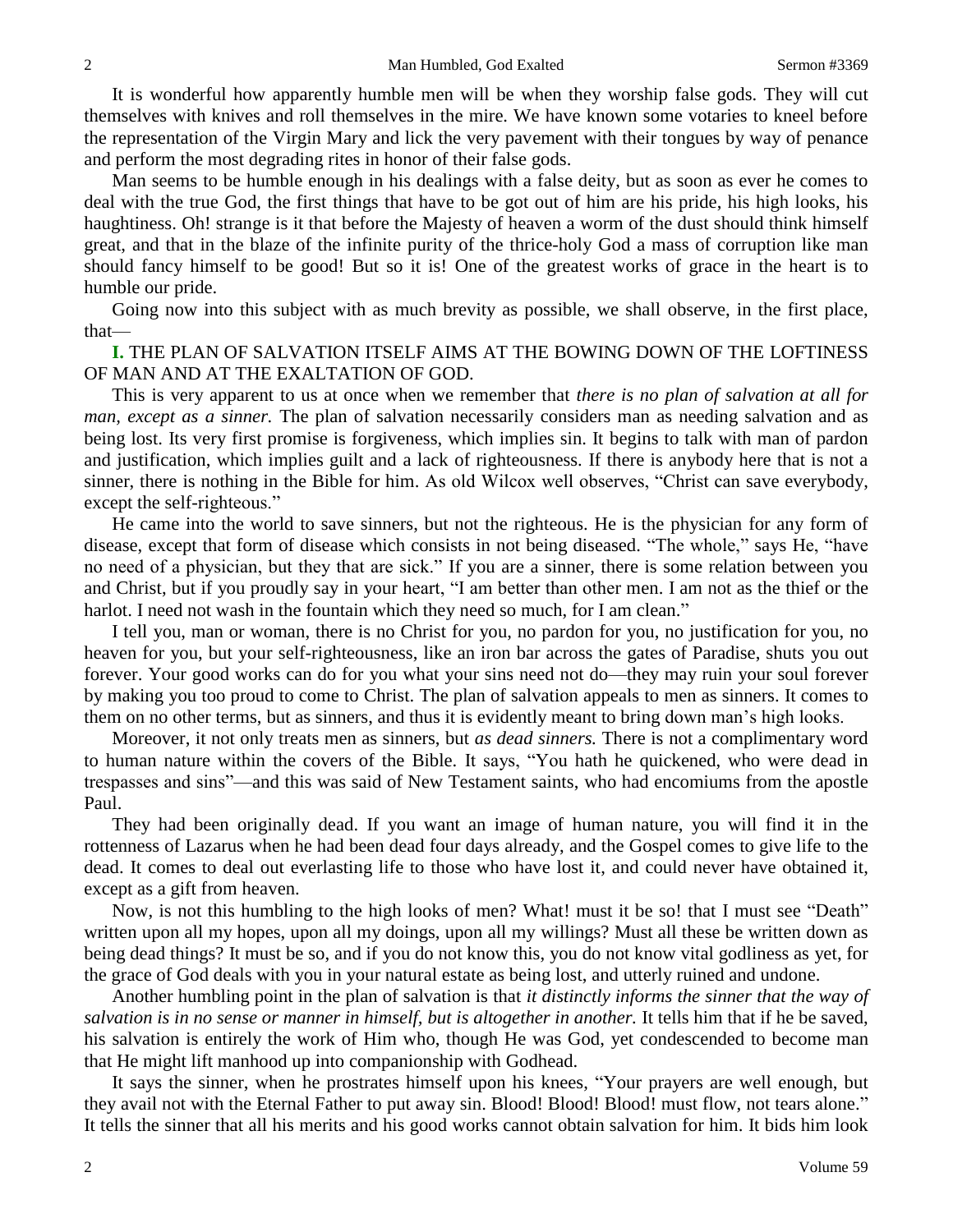to Christ and mark the crimson currents as they spring from those matchless wounds, those mouths of mercy, those gates of Paradise, those fountains of immortality, those sources of all our richest treasure, and abiding peace.

It tells the sinner that the head that once was crowned with thorns must be crowned with the glory of his salvation, if he be saved at all, and that the man who was despised and spat upon when here below must be honored and adored above by him as his Savior, and his only Savior, or there is no salvation for him. This, too, has a tendency to bring down the high looks and to lower the haughtiness of man.

Perhaps, however, there is nothing in the Gospel which grates more upon some men's pride, touching, as it were, the very marrow of their bones, than the doctrine, not only that man is a sinner, and a dead sinner, and is saved by the work of another, but that *the very will to be saved is determined not so much by himself as by God.* 

I do not know a text that makes a sinner grind his teeth more than this one—"So, then, it is not of him that willeth, nor of him that runneth, but of God that showeth mercy." You remember that amazing expression of the Savior's, "Ye will not come unto me that ye might have life." "You have a will. You are responsible. You are free agents, but that will of yours you have so wickedly set against Me that you will not come unto Me that you may live. You refuse Me—you will not accept My grace—you will sooner starve than come to the feast of mercy."

Many a man has turned on his heel and said, "I will not hear this any longer," and then we are reminded of those who left the Master because of certain truths of God which He taught, and we say, "Will you also go away?" Oh! you who have had your haughtiness brought down, I believe you will be swept out of that idea and will acknowledge that you never came to Christ of your own free will, but only of sovereign grace.

You do not deny it, for you are always conscious of it, that unless your will had been moved by sovereign grace, and constrained by the blessed interposition of the divine Spirit, you were as obstinate as the heifer unaccustomed to the yoke, and kicked against the pricks, and would not come to Christ that you might have life. Now, this part of the plan of salvation tends to bring down high looks.

There is another point which I must notice and which is not always understood, but it is a mighty bringer-down of high looks, viz., the understanding of this—that our *depraved nature is not in the plan of salvation supposed to be either improved or improvable.* Are you startled at such an assertion? Well, if you have read the Word of God, you will have found plenty of warrant for it.

All that God Himself can do for your depraved nature as it now stands is to kill it and let it be buried when dead. The ordinance of baptism is intended to set forth this very truth—that you must be dead and buried to the old life, and the new and true life that you are henceforth to live does not spring out of the ashes of the old, like the phoenix out of the ashes of the departed one, but is an emanation of the Holy Spirit. "Created anew in Christ Jesus."

It is not that the carnal man is ever reconciled to God, for it is plainly declared that it is "enmity against God" and cannot be reconciled. The carnal mind cannot even understand spiritual truth. The carnal mind knows not the things which are of God, for they are spiritual and must be spiritually discerned.

The process by which a man is practically saved is this—a new nature is put into us. That new and incorruptible nature straightway begins to contend with the old Adam, "the body," as Paul calls it, "of sin and death." This causes a conflict, a conflict which is constantly maintained, and which at certain times is extremely intense and makes the subject of it to cry out, "Oh! wretched man that I am, who shall deliver me from the body of this death?"

Or "From this body of death, this death which has taken such a tangible form as to be to me a realizing tangible thing—a very body of death—who will get me rid of it?" He does not ask that it may be improved, but that he may be delivered from it. He does not ask that it may be changed, but that a new nature may come in, and trample it down, and rise superior to it.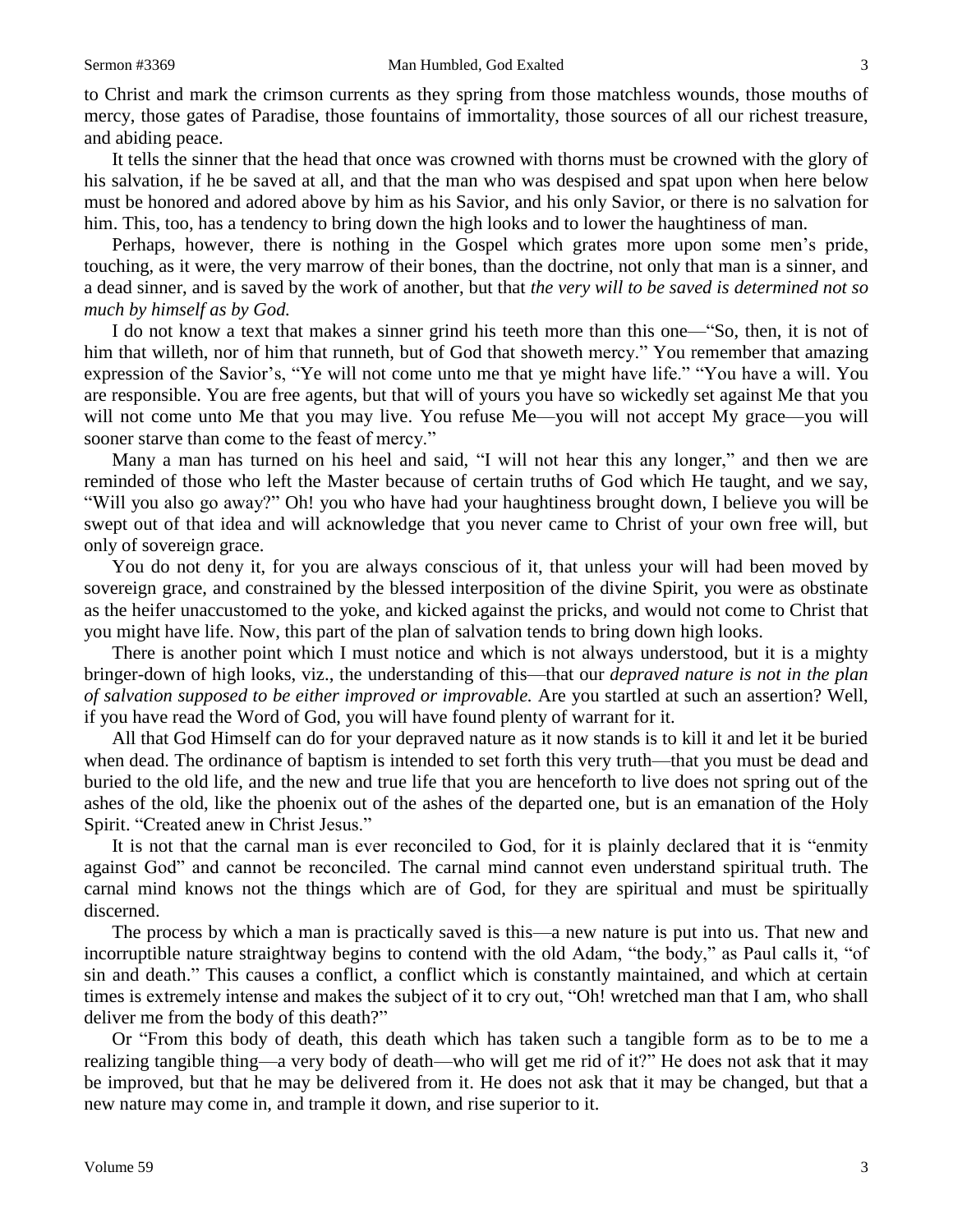Oh! brethren, how humbling this is! To think that all Christ found in me when He met with me was so utterly good-for-nothing that all He could do with it was to bury it—and all the life that I had when Christ met with me was in His sight such death that He had to quicken me with an entirely new life and to make the old life die daily!

Happy, happy day when it is completely dead and gone, and the new life, delivered from the bondage of corruption, shall rise into glory! Now, this is a humbling doctrine. I am, however, persuaded that it is both a doctrine declared in God's Word and a doctrine verified by human experience, so far as that experience is Christian experience*.* All this is intended by our gracious God to bring down the high looks of man, and to humble the haughty and the proud.

But now, in the next place, while the plan of salvation aims at this—

# **II.** THE FIRST WORK OF SALVATION SECURES IT ALSO TO A VERY LARGE EXTENT.

When the grace of God comes into a man, it comes with an axe in its hand. It does not come at first to build up, but to pull down. I think we should beware of being too suddenly filled with strong confidence and assurance. I do not say beware of too suddenly believing in Christ. That is a blessed thing and is a sinner's present business.

When the Holy Spirit gives faith, joy and peace come directly, but I believe that, as a general rule, God strips before He clothes, and when He means to build a house for His own indwelling, He does what every wise architect does—He first digs out the deep foundations. An early work of grace in the soul is *conviction of sin.* 

We who speak to hundreds and thousands of souls—for we speak without exaggeration when we say we have seen thousands of souls under conviction of sin—we observe this, that conviction of sin is a wondrous puller-down. When a man begins to feel his sin lying heavy upon his heart, when his iniquity is continually before him, as David puts it in the  $51<sup>st</sup>$  Psalm, then his high looks are gone.

Have you ever seen a monied man in the anguish of conviction? You would not know him from a beggar then. His purse-pride has gone. All his wealth gives him but little comfort. "My sin! My sin! My sin!" says he. "Would to God I were as poor as the paupers in the workhouse, if I were but rid of my sin! What is my wealth while I have my sin?"

Have you ever seen the man of knowledge, the man who knows everything, the sharp, quick, critical man, who takes everybody up and thinks he can set all the world right—have you ever seen him under a sense of sin? He feels himself to be a fool at once and would sit down on a form with the infant class in a school if there he might learn of a Savior, being content to give up all his wisdom and to be a babe in Christ.

And have you ever observed the man who was naturally of a high and haughty disposition, who reared up among his fellows, have you ever seen how he acts when God's hand is on him? Why, he would fain hide himself anywhere, and he envies even the meanest and most obscure of the children of God.

Once get a sight of sin, and those things which now prop us up will all give way and we shall be beggars in the face of all the world, when once we see how exceeding sinful a thing our sin is. Some of us have passed through this season of deep penitential humbling before the Lord, and we can bear our witness that when the Lord casts us down, there is nothing that can lift us up, but the hand of the Lord Himself. For when we did try to rise, our wings melted like the wax wings of Icarus and we fell to the ground broken in pieces.

But if conviction humbles, let me say that *conversion humbles* a great deal more. It is thought, perhaps, by you that as soon as you find pardon you will not be so humble as you were. Distrust the pardon that does not humble you. Be persuaded that the forgiveness which does not make you lie low in the dust is no forgiveness at all, but a mere fancy of your infatuated heart.

When the Lord pardons a sinner, that sinner feels that he could sink and go out of sight. As soon as Peter's boat began to fill, it began to sink—and as soon as our boat gets full of mercy it begins to sink. Peter, too, said, "Depart from me, O Lord, for I am a sinful man," and so we feel as if the abundance of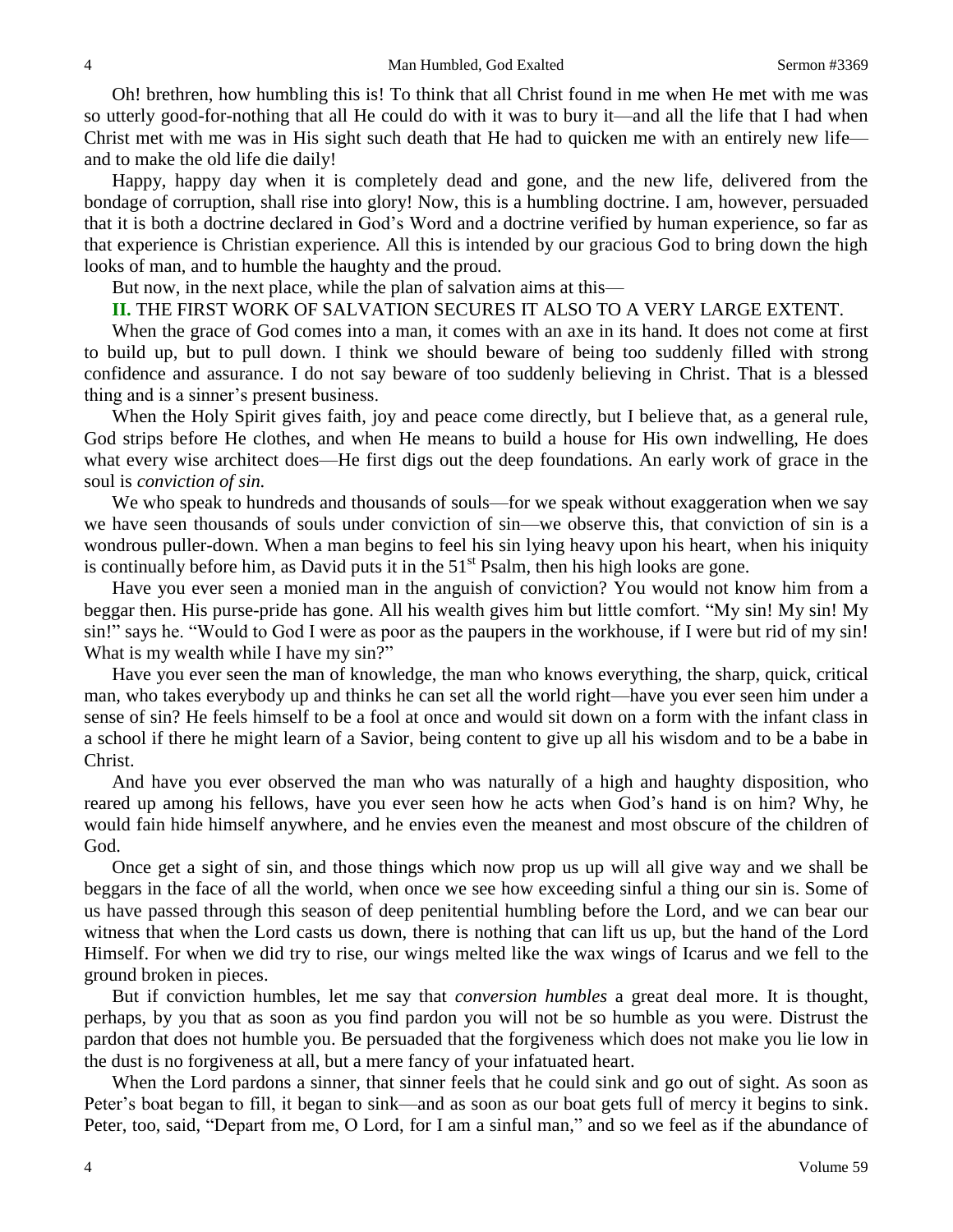God's mercy taught us more than ever a sense of sin. I do not think that a sense of sin is such a heartbreaking thing as a sense of mercy, for sometimes a sense of sin is attended with a despair which steels the soul and makes the mind hardened against God.

A criminal may know himself to be guilty, very guilty, but yet if he feels sure that there is no mercy for him, he is like a hunted stag at bay, which turns upon its oppressors and fights for dear life. But when a man is conscious of guilt, and then receives a free pardon from his offended God, then he knows not what to do. He is broken in heart, first with his unworthiness and next with the mercy of God.

God compares His Word in one place to a hammer, and in another place to a fire. Now, why are the two put together? Why, because there are some rocks, which, after a line of fire has been made across them, will crack readily in a fissure as soon as the hammer is used. Now, the hammer of conviction, when it comes upon the cold heart, frozen with despair, may break that heart, but oh! when the fire of God's love comes and the hammer, too, then surely the rock gives way and our stubborn will flies into pieces before the Lord, broken by His fire.

# *"Dissolved by Thy goodness, I fall to the ground, And weep to the praise of the mercy I've found."*

Some say they do not believe this point. If there is anyone of you who has passed through conviction of sin without soul-humbling, I pray God to show you that such a conviction of sin as you have had is not the work of His Spirit. If you have not been led to see this, then, whatever you may have seen of the corruption of your own heart, you have not seen yourself aright.

And on the other hand, if, in coming to Christ, you have been able to keep anything with which to feed your pride, anything in which you can glory, anything of which you can say, "This is mine. This is not Christ's. This came from my own good nature and excellent disposition, and not from the Most High"—then you have need to go to Christ again, for you have never yet been to Him aright.

All that our unregenerate nature spins must be unraveled. All the pottery that unregenerate nature burns in her kiln shall be broken as with a rod of iron, but that which comes from Christ is grounded, bottomed, and stayed upon the rock of Eternal Mercy. *That* shall stand, and only that. Oh! this is indeed the way in which God, in the hearts of His people, brings down the loftiness of man, lays low his haughtiness, and makes the Lord alone to be exalted.

Thirdly—

### **III.** THIS SAME WORK IS CARRIED ON IN THE AFTER-WORKS OF GRACE.

I cannot single out all these—it would take too long for this evening, but let us just pick out four of the works of grace in a Christian in his advance in the spiritual life.

The first is *his growth in grace.* I am sure that as the Christian grows in grace, he grows in humility. Or at any rate, if there be a growth which is not accompanied by a deeper sense of unworthiness and feebleness than existed before, then it is a supposed growth, not a real one.

The farmer is very glad when he sees his root plants growing upwards for a time. He likes to see the green leaf, but he will shake his head to the boy who is pleased with the green leaf only. "Oh!" he says, "I want to see it grow downwards as well as upwards—I want the root—that is the most precious thing." If it does not grow in the root, in the underground part, it is but of little value to him.

It is well for the Christian, when he has plenty of humility and when he can spread out the very roots of his life and draw up nourishment from the precious Word of God. We must grow in humility. It was remarked by an excellent divine that growing souls think themselves nothing, but that grown saints think themselves less than nothing, and I suppose that when they are fully grown they fail to find language in which to express their sense of insignificance.

The apostle Paul, I suppose, committed an error in grammar when he said, "Less than the least of all saints." It may be ill-grammar, but it is precious truth. Everyone who has come to such knowledge as the apostle—and I am afraid there are not many of us who have grown to that!—can truly say that he is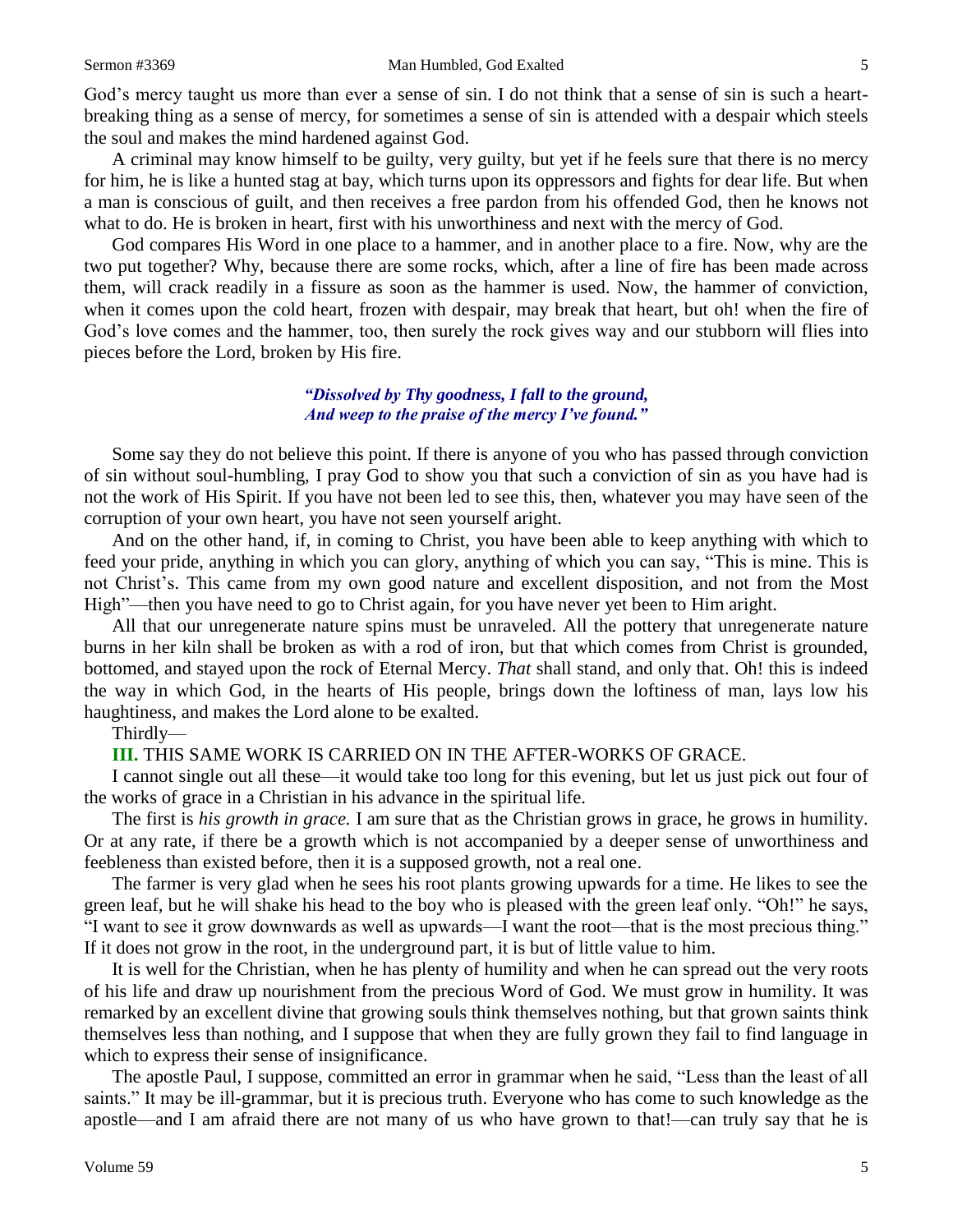"less than the least of all saints." As the Lord then enables us to grow in grace, brethren and sisters, our proud looks will come down and God will be exalted.

In the next place, if *the Lord Jesus Christ shall favor us with communion with Himself,* it will have the same result. You have sometimes, in happy moments, been with the Savior on the Mount. We scarcely like to speak of these things here, but we have had times when, before we were aware, our souls made us like the chariots of Amminadib. But no chariot of Amminadib could have set forth our rapture.

We have had such fellowship with Jesus that, though these eyes have never seen Him, yet we have been conscious of His presence, joyful and sure that He was near. He has kissed us with the kisses of His lips—His love has been better than wine. Now, no man ever came out of the place of communion proud. If there is one thing that always goes with it, it is a prostration of spirit in the presence of the precious Savior.

See Jesus and be proud? Impossible! Lean your head upon that bosom and be exalted? Impossible! You will feel, when you have seen the Lord, that henceforth you must blush to think that you are so little like Him and love Him so little. This is another way in which God brings down our high looks—it is a very blessed way of doing it—may He use it more and more.

A third way of bringing down our high looks *is really to make His children practically active.* It is thought by some that activity and usefulness have in them a strong tendency to lift us up in pride. I suppose they have, but I believe that idleness has far more—that nobody is so proud of his strength as the man who has never tried it, and that very likely some of those gentlemen who are so apt to pray for the workers lest they should be exalted, and who sit down and do nothing themselves, are much the prouder people of the two.

Let me say to you, brethren, that of all the temptations that the workers have, they are not so often tempted to pride as they are to some other things. Take the preacher, for instance, who has to preach twice a day and be the pastor of a multitude of souls. Well, he succeeds upon some one occasion, but he has no time to cradle himself upon that, because the trumpet sounds for another battle and he has to feel that he wants fresh strength. He cannot lift up the banner, for he has to sharpen his sword again.

When nightfall comes, he has still some work to do for his Master, and the first ray of the morning's light sees him still busy. He has no time to congratulate himself upon what he has performed. He is compelled to—

### *"Forget the steps already trod, And onward press his way."*

I should prescribe to any Christian here tonight, who feels tempted to pride, to attempt some great work for Christ that is a little above his present strength, and when he has done to let him try something a little above even that, and if he can do that, to go further still. If you always have something on hand more than you can do, and which puts a strain upon your faith and upon your earnestness, I believe it will be one of the best cures for pride and one of the best things, through God the Holy Spirit's power, to make you see your own insufficiency and to bring your haughtiness down.

Well, dear brethren, so base are we naturally that the fourth way of bringing us down is the most common one—not by communion with Christ, nor by activity, so much *as by affliction.* Must it always be that? Must it always be that? They are bad children who always want the rod, but there are some Christians who seem as if they never would obey without it. "Be ye not as the horse and the mule, which have no understanding, whose mouth must be held in with bit and bridle lest they come near unto thee."

Oh! what hard mouths we have and with what a sharp bit of affliction are we driven, and how we champ that bit sometimes, and would fain get it out of our mouths, and if we could do so we should dash on to our own destruction. The only way that God has to keep us right is to give us every now and then a touch with His whip. Blessed be God for it! It is hard to bear, but oh, how profitable it is!

Blessed be God for slander! It cuts us to the quick, but oh! how beaded with blessings has it been to us! Blessed be God for depression of spirit! We have groaned under it, some of us, till our life has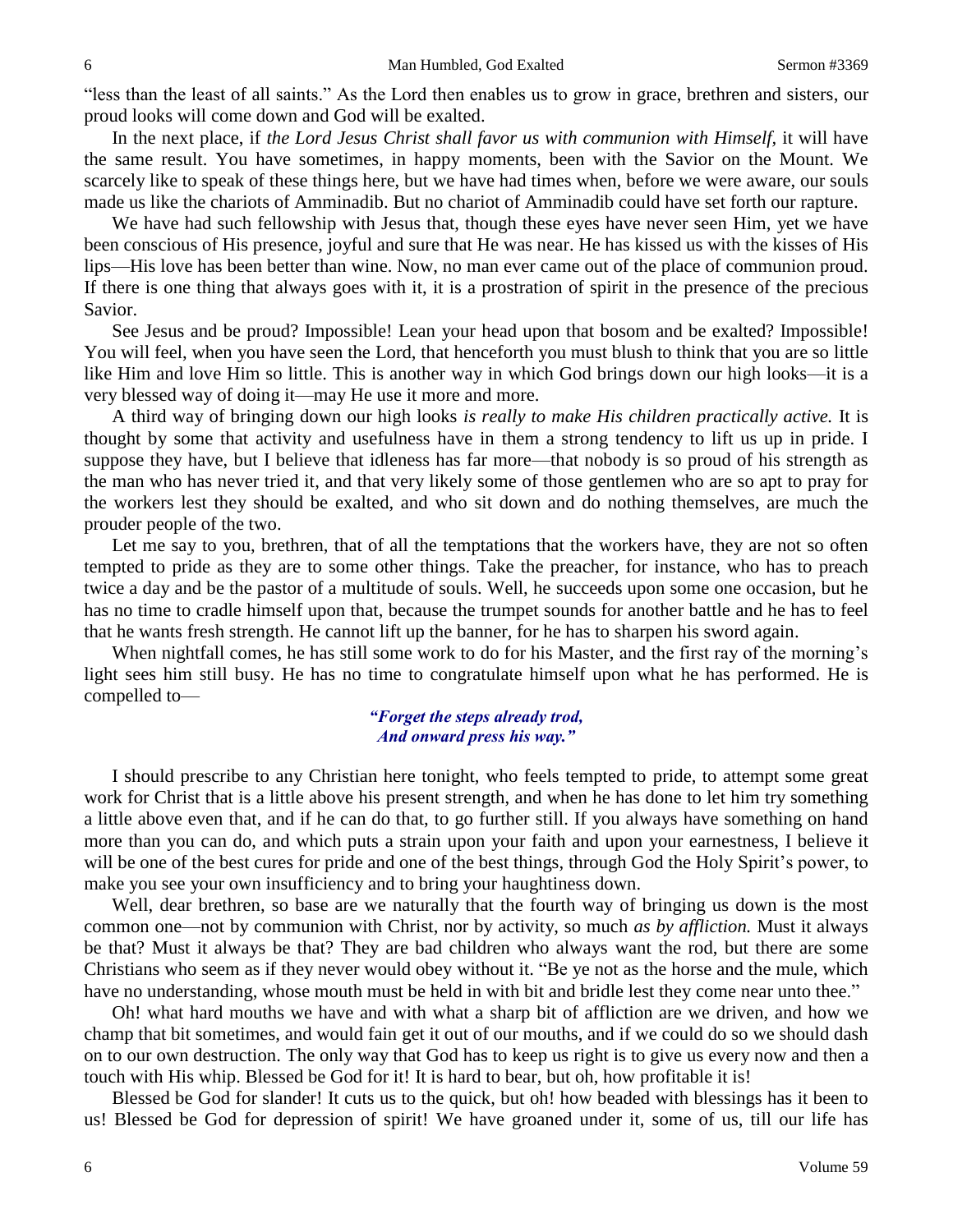become a burden to us—but if we had not been so depressed when alone we should never have been able to bear the prosperity which God has given us abroad. We thank His blessed name, for by all these means, in some way or other, the loftiness of man shall be brought down, and the haughtiness of man shall be made low, and the Lord alone shall be exalted.

Let us look forward to the works of grace, which are yet incomplete, but which are soon to be completed. Let us anticipate the day when the Spirit of God shall complete His great work—when the old nature in us shall be utterly conquered and when the new nature, born of God, shall reign in its greatest vitality and fullest development.

Then shall we be, before the eternal throne, without spot or wrinkle, or any such thing, covered with the robe of Christ's righteousness and decked with the jewels of our perfected salvation. Then, indeed, shall every haughty look be gone and every proud thought be banished, and in that day the Lord alone shall be exalted. Then shall our one song be, "Not unto us, not unto us, but unto thy name be the glory. Unto im who loved us and loosed us from our sins in His own blood, and has made us kings and priests unto God, unto Him be glory forever and ever."

I shall not detain you much longer, but we ought not to leave this subject without mentioning yet another truth that our text suggests, which is—

**IV.** THE EFFECT OF THE WORKS OF GRACE WHICH GOD DOES IN HIS CHURCH AT LARGE IS TO BRING DOWN THE LOFTINESS OF MAN*.* 

Dear friends, we believe, and some of us believe it very firmly, that God is going to visit our churches with a revival. We have seen indications of the coming blessing. In connection with this one church, and it is but an instance of several others, the very presence of this multitude on a Thursday evening is, to some of us, one of the most hopeful signs that there is a spirit of inquiry growing. And on Monday evenings I see the greater part of this area filled with people who come only to pray.

I am not conscious of having stirred you up particularly of late, but I have seen a very marked change over the whole face of things. Why, for the last two or three months, our friends who keep the gates outside, although we have always had as many as we could by any process hold, yet find themselves now compelled to shut the gates in the face of hundreds and even of thousands—although before we scarcely knew where to put those who came within the walls, yet there were not so many sent away.

The mass who come here has become perfectly astounding to us all. We can hardly realize it. We think it is a good sign if they are willing to hear—and when they will come and even tread upon one another in their desire to hear the Gospel. But a better sign than that is that last Tuesday week, that day of fasting and of prayer, left an impression on the ministers present, which they can never forget.

And last Tuesday, when we met in our association, the ministers present all said, "Why cannot we have such a day of fasting and prayer?" Ah! indeed, why not? We all agreed that there should be such a day. Then when the delegates and representatives of most of the Baptist churches in London came, they said, "Cannot we come?" Well, we had not thought of that. "Oh!" they said, "you cannot keep us out. We should like to consecrate a whole day to fasting and prayer." "Yes," we replied, "we are right glad to find your hearts so warmed to it."

Some asked if all the deacons and elders of Baptist churches could not come, and they were told, "Yes, certainly." And I believe that on Monday, the fifth of November, you will find us by hundreds met together, to spend the day, from ten until six, in humiliation and prayer to God for a blessing.

This came so spontaneously, without any plan or proposal, everybody desiring it, that I took it at once as being a token for good. I am glad that the good old Puritan preaching and fasting has come back to our churches. There are certain demons that afflict mankind, that will not go forth without prayer and fasting, and when many are not only willing, but eager to spend a day entirely for this, it is a good sign.

God never sets us praying and longing without meaning to bless us, only here is the point—as sure as ever God blesses us, He will be sure to take us down. We mistake if we think He is going to bless us for our own exaltation. If any of you want a blessing for your own self-glorification, you will be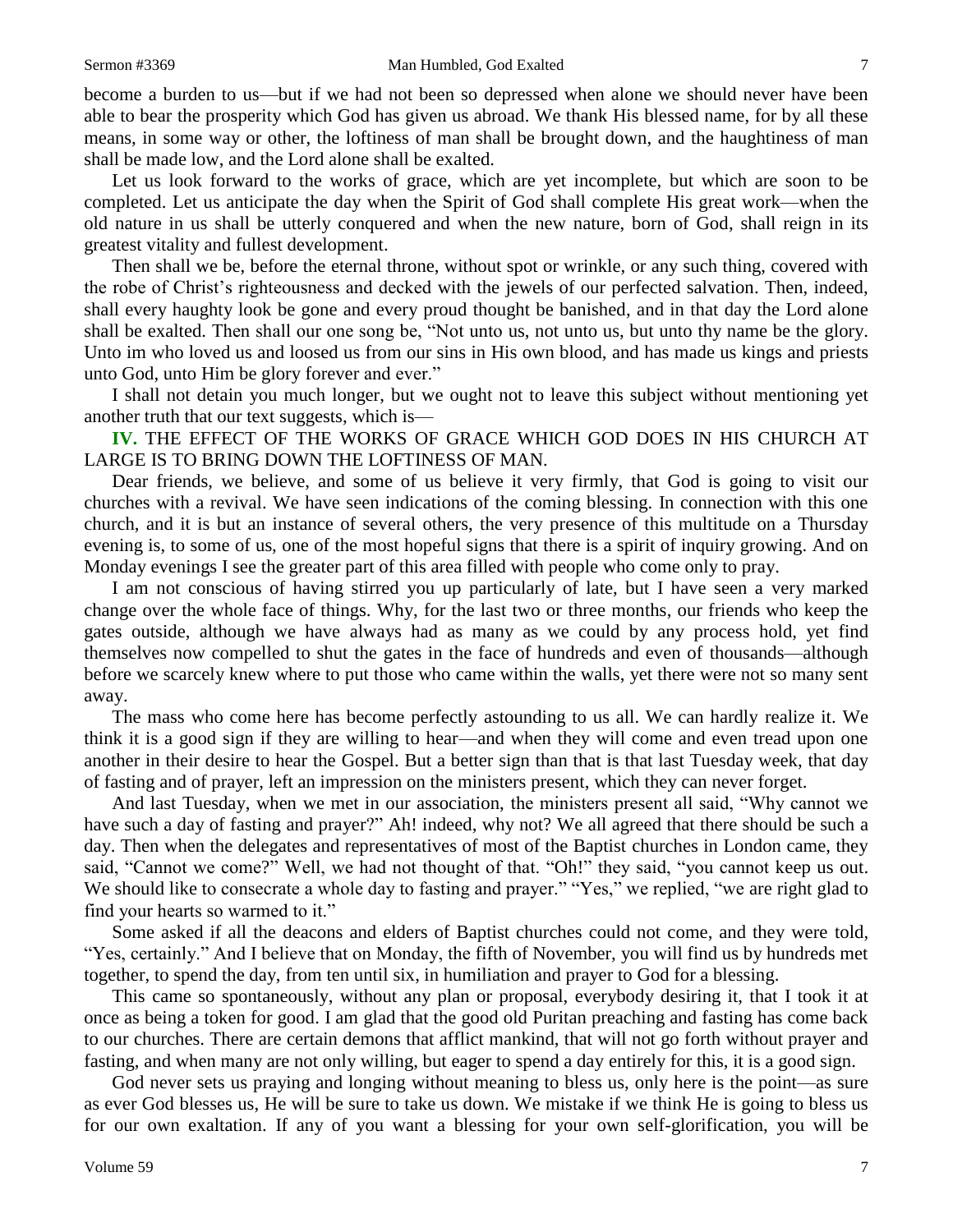wonderfully mistaken. If I, as your pastor, should ask for the conversion of sinners that I might be able to say, "Oh! there are so many added to the church in a year," I shall not get it, or if it should come, there will come with it some stinging rebuke that will make the soul cry out to God.

You must mind that God is in it and then we shall have the blessing, but the only thing that will hinder it is our getting any sinister motive or any idea that we can exalt ourselves. I say, brethren, that if we seek God's blessing for the mere extension of our denomination, we shall seek it from a wrong motive. We must seek it for God's glory and for that only, for the Lord will bring down our high looks as well as the high looks of other people, and the more He loves us the more will He be sure to do this, for what He will not tolerate in sinners He will not bear in His saints. What I cannot put up with in strangers, I will never endure in my own friends, and so will the Lord chasten His people if they are proud and haughty. Let us then wait and expect to receive a blessing, but let us also expect to be humbled by it.

Lastly—

**V.** WHERE DEEDS OF MERCY DO NOT PROVE THE TRUTH OF THIS, DEEDS OF JUSTICE WILL CONFIRM IT.

I will say but a few sentences, but let them be caught by your ears and seized by your hearts. In this house tonight there are some of you who are not reconciled to God by the death of His Son. You have never humbled yourselves and taken the Lord's Christ to be your only hope. Now, mark this—if you will not come down by grace, you must and shall come down by judgment. You will be humbled, sinner, if not to penitence, then to remorse. If not to hopeful conversion, to hopeless despair.

Every high look shall be brought down in the day when He shall sit upon the great white throne and call the quick and the dead to judgment. "Rocks! hide us! Mountains! fall upon us! Hide us from the face of Him that sits on the throne!" Who said that? Why, the very man who once said, "Lord, I thank thee that I am not as other men are."

Yes, sirs, and the very man who once said, "Who is the LORD that I should obey him?" he it is who now cries, "Hide me, hide me from the accusing face." Behold, you despisers, wonder and perish! If you will not be humbled at the cross, you shall be humbled at the throne of judgment. If mercy wins you not, judgment shall subdue you. If you will not bend, you shall break. He who will not melt in the fires of love shall be consumed in the furnace of wrath. Oh! my Hearer, what a dread alternative is this! "Kiss the Son, lest he be angry, and ye perish from the way when his wrath is kindled but a little! Blessed are all they that put their trust in him!"

There is a wonderful power in humiliation. Ahab humbled himself, and though it was not with a saving humility, yet the curse did not fall upon him as it would have done. Even in a natural humiliation there may be some withdrawal of temporal chastisement, but if the Lord shall give you true brokenness of heart, remember it is written, "A broken and a contrite heart, O God, thou wilt not despise." There is not one word in the Bible against a humble soul. There is not one curse against a sinner who feels his need and comes empty-handed.

Come, poor needy one, poor helpless one, you ruined sinner, without any hope of yourself, you bankrupt sinner, come.

> *"'Tis perfect poverty alone, That sets our soul at large; While we can call one mite our own, We have no full discharge."*

When we have done with self, and with all self's hopes, projects, and plans, and trust only in the finished work of Jesus, then may we rejoice, for we are saved and saved eternally.